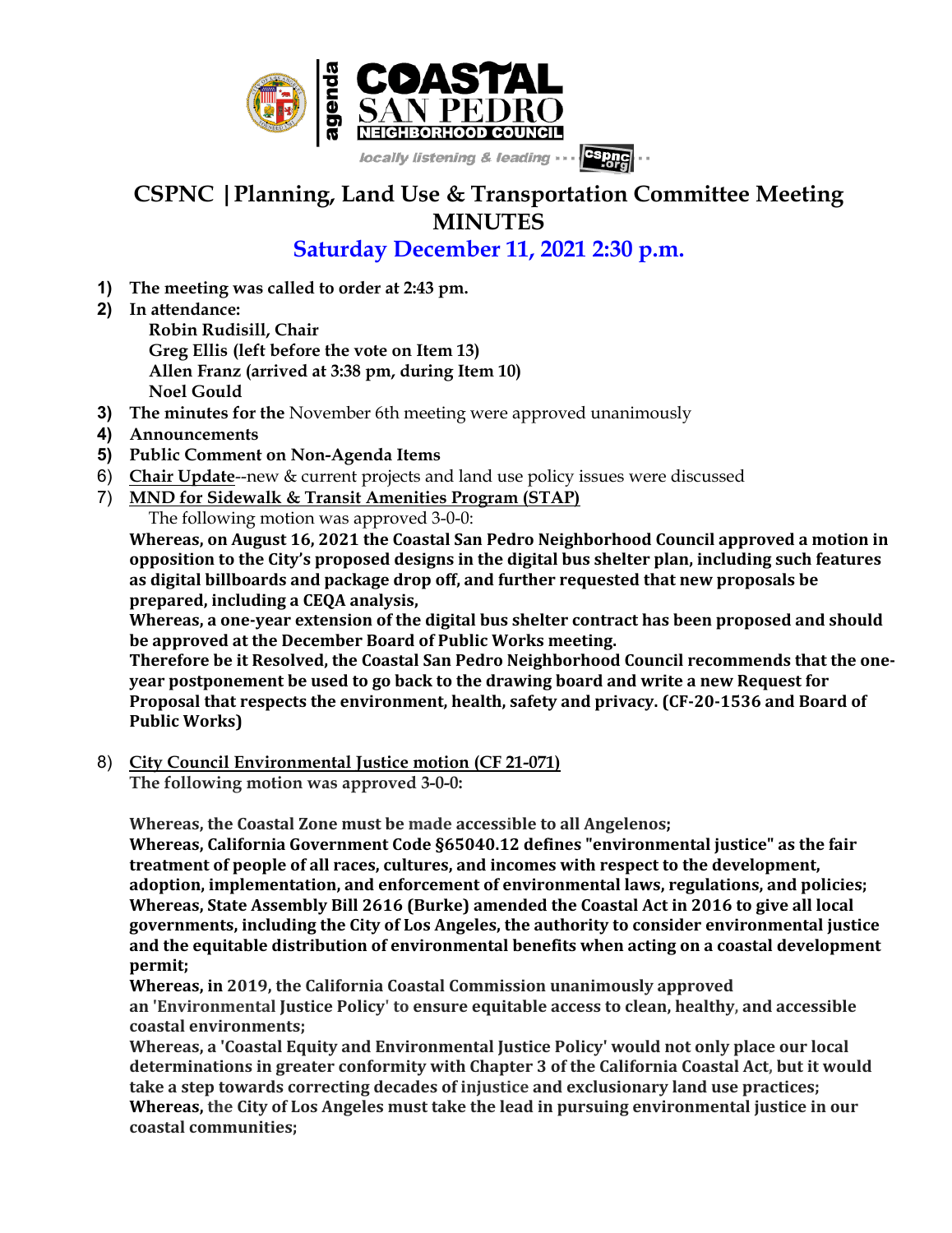**Therefore be it Resolved, the Coastal San Pedro Neighborhood Council supports the September** 28, 2021 City Council Motion to develop a 'Coastal Equity and Environmental Justice Policy' that will inform future land use policy, promote greater public participation and engagement with underrepresented and/or underserved communities, and be reflected in project determinations **in the Coastal Zone.** (CF-21-1071)

9) **2111 Pacific appeal to City Council**

The following motion was approved 3-0-0:

Whereas, Coastal San Pedro Neighborhood Council has issued five letters recommending denial of and expressing serious concerns about the proposed project at 2111-2139 Pacific Ave; Whereas, an appeal of the City Planning Commission approval of the project was filed on October **20, 2021.**

Therefore be it Resolved, Coastal San Pedro Neighborhood Council strongly supports the October 20, 2021 appeal of the proposed project at 2111-2139 Pacific Ave. (CF-21-1269)

10) **Neighborhood Council Speaking Time at City Council and Committees meetings** The following motion was approved 3-0-0:

Whereas, Neighborhood Councils, which are branches of Los Angeles City government, are intended by the Los Angeles City Charter to promote citizen participation in government and to **make government more responsive to local needs:** 

Whereas, the current rules of the Area Planning Commissions and the City Planning Commission allow Neighborhood Council representatives to speak at Commission meetings on an agenda item in their communities;

Whereas, project advocates are allowed to set their own time limit to speak before the City Council and the Planning and Land Use Management (PLUM) committee, and Planning department representatives and Councilmember representatives are allowed unlimited time to speak, thus creating a significant imbalance and equity issue with regards to the presentation of the views of developers, Planning, and the Council Office vs. the Neighborhood Councils; Whereas, at the November 30, 2021 PLUM committee meeting the Chair treated the Coastal San Pedro Neighborhood Council representative the same as any other public commenter. Therefore be it Resolved, the Coastal San Pedro Neighborhood Council requests that the City Council and the PLUM committee allow for the relevant Neighborhood Council representative to speak on an agenda item or amendment thereto during the agenda item hearing for a minimum of three minutes, with the Chair's discretion to grant more time.

- 11) **379 19th St**—case is on hold, continued.
- 12) **Port--San Pedro Waterfront Project & Waterfront Access Plan**
- Committee members will review the documents at the link provided prior to the January meeting.
- 13) **Draft Mello Act Ordinance**—the following motion was approved 3-0-0:

**Whereas, on November 30, 2021, Councilmember Buscaino introduced an amendment to the draft Mello Ordinance during the Planning & Land Use Management (PLUM) hearing to change the existing options for inclusionary on-site residential units from three choices of a minimum of 8% for Extremely Low Income Households, or 11% for Very Low Income Households, or 20% for Low Income Households, to add a fourth option: 40% for Moderate Income Persons or Households; Whereas, while the text of this amendment states that it is a "minor adjustment," it is a very significant and consequential change, requiring analysis of the impact and findings; Whereas, the required findings for approval of such a change were not presented during the hearing and are not in the council file and therefore the potential impacts and possible unintended consequences or loopholes related to this amendment are unknown;**